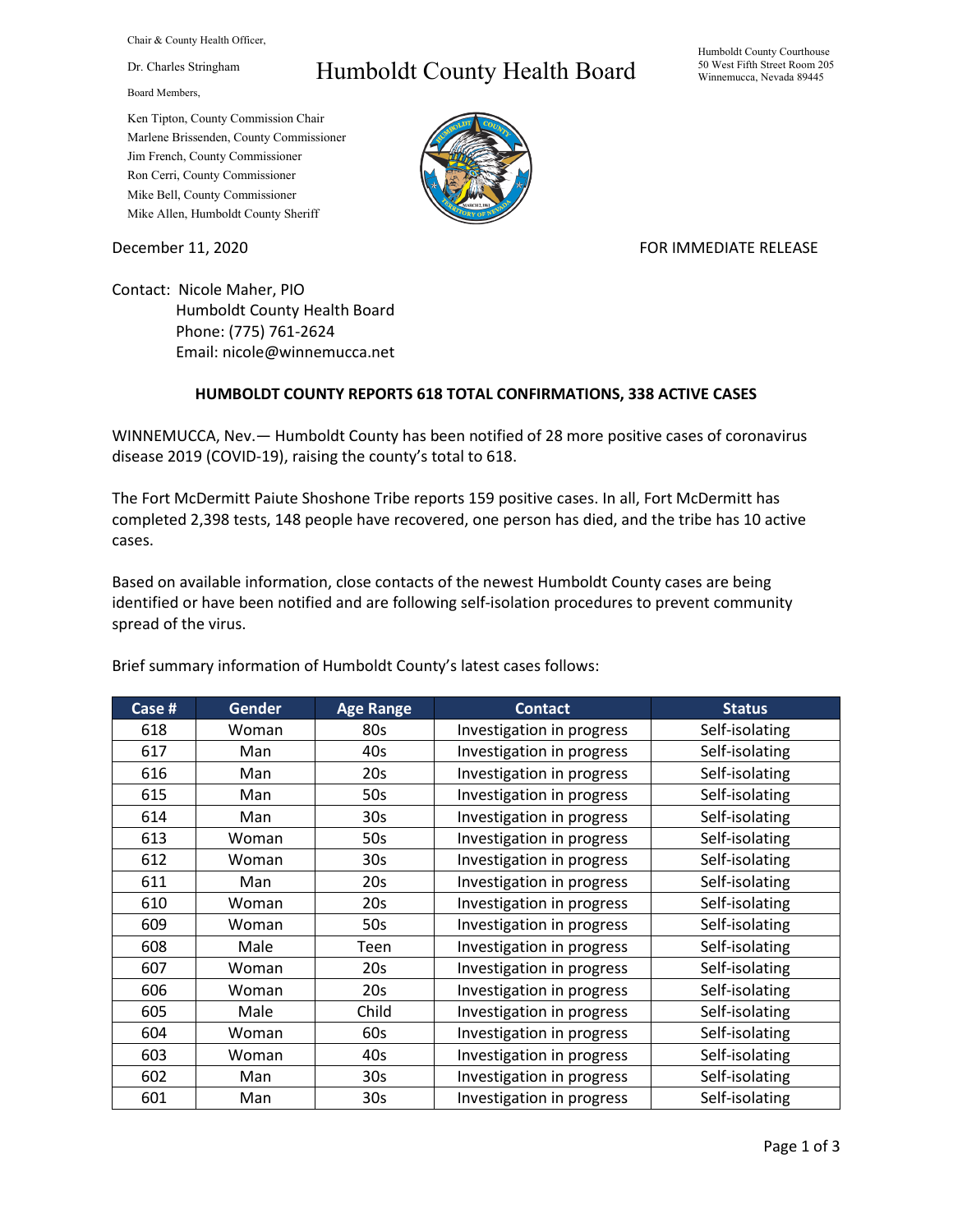| Case $#$ | <b>Gender</b> | <b>Age Range</b> | <b>Contact</b>            | <b>Status</b>  |
|----------|---------------|------------------|---------------------------|----------------|
| 600      | Male          | Child            | Investigation in progress | Self-isolating |
| 599      | Woman         | 30 <sub>s</sub>  | Investigation in progress | Self-isolating |
| 598      | Woman         | 30 <sub>s</sub>  | Investigation in progress | Self-isolating |
| 597      | Female        | Teen             | Investigation in progress | Self-isolating |
| 596      | Man           | 50s              | Investigation in progress | Self-isolating |
| 595      | Female        | Teen             | Investigation in progress | Self-isolating |
| 594      | Man           | 60s              | Investigation in progress | Self-isolating |
| 593      | Woman         | 30 <sub>s</sub>  | Investigation in progress | Self-isolating |
| 592      | Woman         | 20s              | Investigation in progress | Self-isolating |
| 591      | Woman         | 40s              | Investigation in progress | Self-isolating |

Of the previous 590 cases, 273 have recovered, 305 are self-isolating, five are hospitalized locally, and seven have died; Humboldt County has 338 active cases.

Humboldt County Health Officer Charles Stringham, MD, will present a live COVID-19 Q&A podcast at 7 p.m. Monday, December 14, with the idea of answering as many community members' questions as possible in an easy-going, conversational format.

"If you've wondered about the effectiveness of masks, social distancing, vaccination, or even whether the virus is as bad as what we are doing to stop it, this is your chance to get answers," said Dr. Stringham.

The doctor said Monday's forum, "Ask Me Anything About COVID," is designed to provide answers, which participants can then use to make the right decisions for themselves and their loved ones.

Residents will have the chance to ask questions live during the meeting, or to type a question in the program's chat function.

"The entire podcast will be live, unscripted, and dedicated entirely to answering the questions you've had about absolutely anything related to COVID-19," said the doctor. "No questions are off limits!"

To join Monday's meeting[, click here](https://teams.microsoft.com/l/meetup-join/19%3ameeting_N2NjZTk2NzYtNTM1Yy00NDBjLTgwMTItYTg0NDg2ZTlhODI0%40thread.v2/0?context=%7b%22Tid%22%3a%221f916fc9-42a5-4df4-aa73-a286ee089776%22%2c%22Oid%22%3a%221e10c4e8-675f-4494-97ed-4c4c4fd69453%22%7d) just prior to the 7 p.m. start time and follow the prompts for audio and video controls. Or, call in (audio only) at (702) 935-0127 and press conference ID 627 263 631# at the prompt.

To prevent the spread of COVID-19 in Humboldt County:

- Stay home to limit exposure, and wear a facial covering if going out in public is necessary.
- Maintain 6 feet of distance from other people at all times.
- Wash hands often with soap and water for at least 20 seconds. If soap and water are not available, use an alcohol-based hand sanitizer.
- Avoid visiting sick people or those who are self-isolating.
- Avoid touching eyes, nose, and mouth.
- Cover coughs and sneezes with a tissue, and throw the tissue in the trash.
- Clean and disinfect frequently touched objects and surfaces.